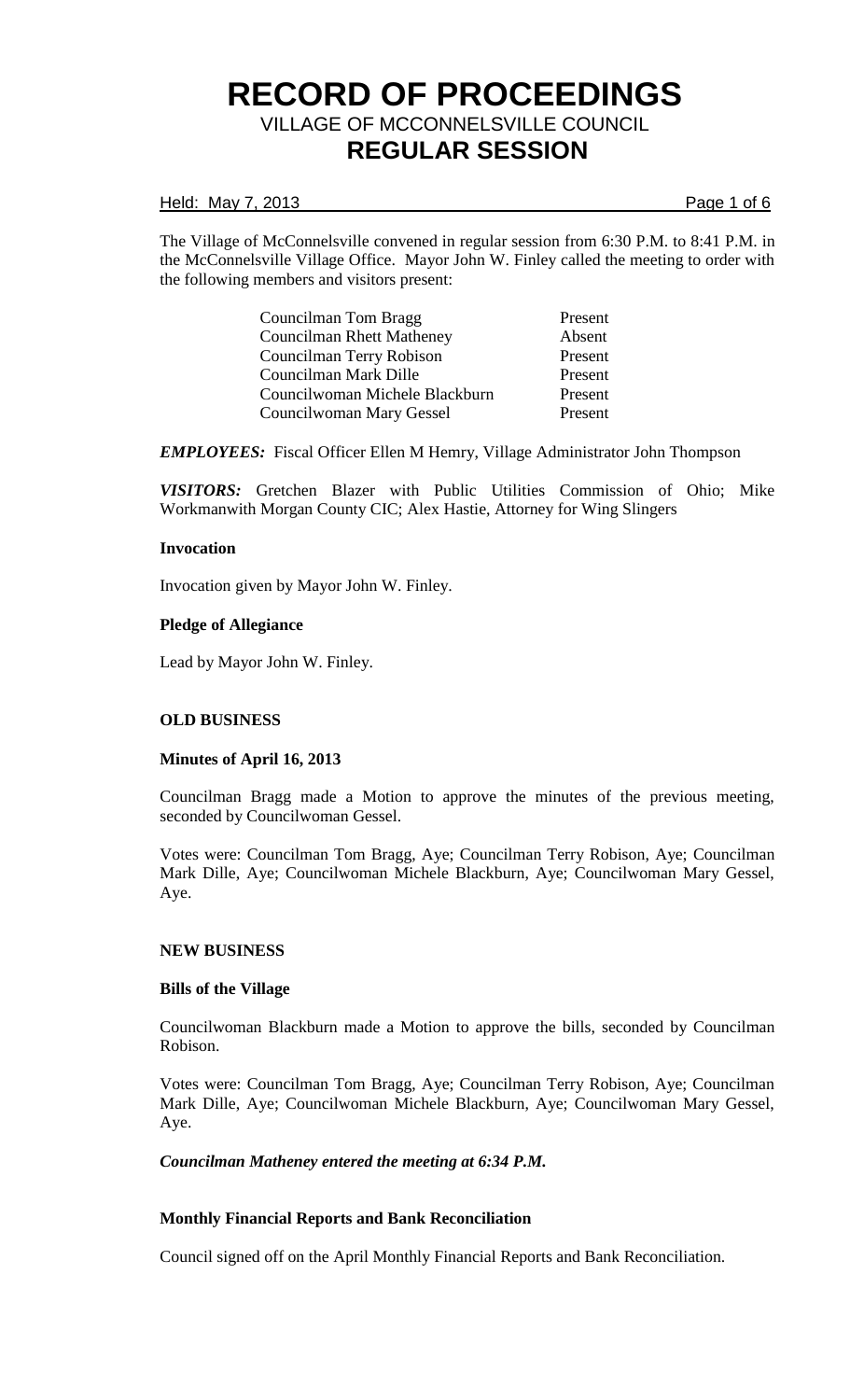Held: May 7, 2013 **Page 2 of 6** 

## **Public Participation**

**Gretchen Blazer** with the Public Utilities Commission of Ohio addressed Council regarding the electric choices available. Ms. Blazer gave a packet to council explaining the price to compare. Ms. Blazer stated the potential savings is basically on half of your billing not the full bill. PUCO has an apples to apples chart on electricity to help you choose your electric supplier; not all of the companies will allow you to be on the budget. Ms. Blazer stated each contract is very different; ask questions to make sure you are doing what you want to do. If there are any questions, she stated individuals could call PUCO and they would assist them. (Packet attached)

**Alex Hastie**, Attorney for Doug Spurlock; WingSlinger's addressed Council regarding the transfer of a liquor permit. Mr. Hastie asked Council to consider the application so Wing Slinger's could be reopened on Main Street at the same location they were. Mr. Hastie stated they would employ approximately fifteen employees; thus, putting money back into the community. Mr. Hastie said if approved; it will be up for renewal each year as all permits are.

Councilman Bragg questioned what type of liquor permit this was. Mr. Hastie stated it was a D-1; D-2; D-3; and, a D-6. The license is currently so they can be opened until 1:00 A.M.; however, they will be applying for a 2:30 license. It was questioned what a D-6 Permit was; and, they were informed it was for Sunday Sales.

Councilwoman Blackburn thanked him for coming and explaining this to Council as there had been a lot of questions; and, now they know what is going on.

Mayor Finley stated he thought only so many licenses could be approved. Attorney Hastie stated that is no longer true, you used to only be able to transfer within a Village; and, now you can transfer from City to City.

**Mike Workman**, the Executive Director of Morgan County Community Improvement Corporation addressed Council regarding annexation. Mr. Workman stated he was here at the invitation of Councilwoman Gessel.

Councilwoman Gessel thanked him for coming. Councilwoman Gessel stated Council has been discussing annexation and thought Mr. Workman could advise us the steps that will need taken; and, she was interested in the TWP 209 Plans.

Mr. Workman stated he was not Legal Counsel; therefore, this was coming from a strategic planning point of view, not a legal point of view. Mr. Workman stated there are a lot of questions that would be better answered by Legal Counsel.

Mr. Workman stated CIC is an organization that looks for ways to promote opportunities to stabalize the community; create and retain jobs; and, provide an economic base for the community.

Mr. Workman reported in 2010, CIC engaged the Rural Community Assistance Program to come and look at our community to get a feel for what assets we have and what we should be building on. As a result of that work, Mr. Ben Kinney with RCAP built a Strategic Plan for the County. Some of the issues and goals for the community was to support and plan infastructure.

Mr. Workman stated there is a lot of potential and opportunities for the Village to expand its corporation limits. If we were able to expand them; it could invite more opportunities for businesses to become established if they had water and sewer services. Mr. Workman said we as a community need to try to encourage our younger generation to stay here; build and invest in our community.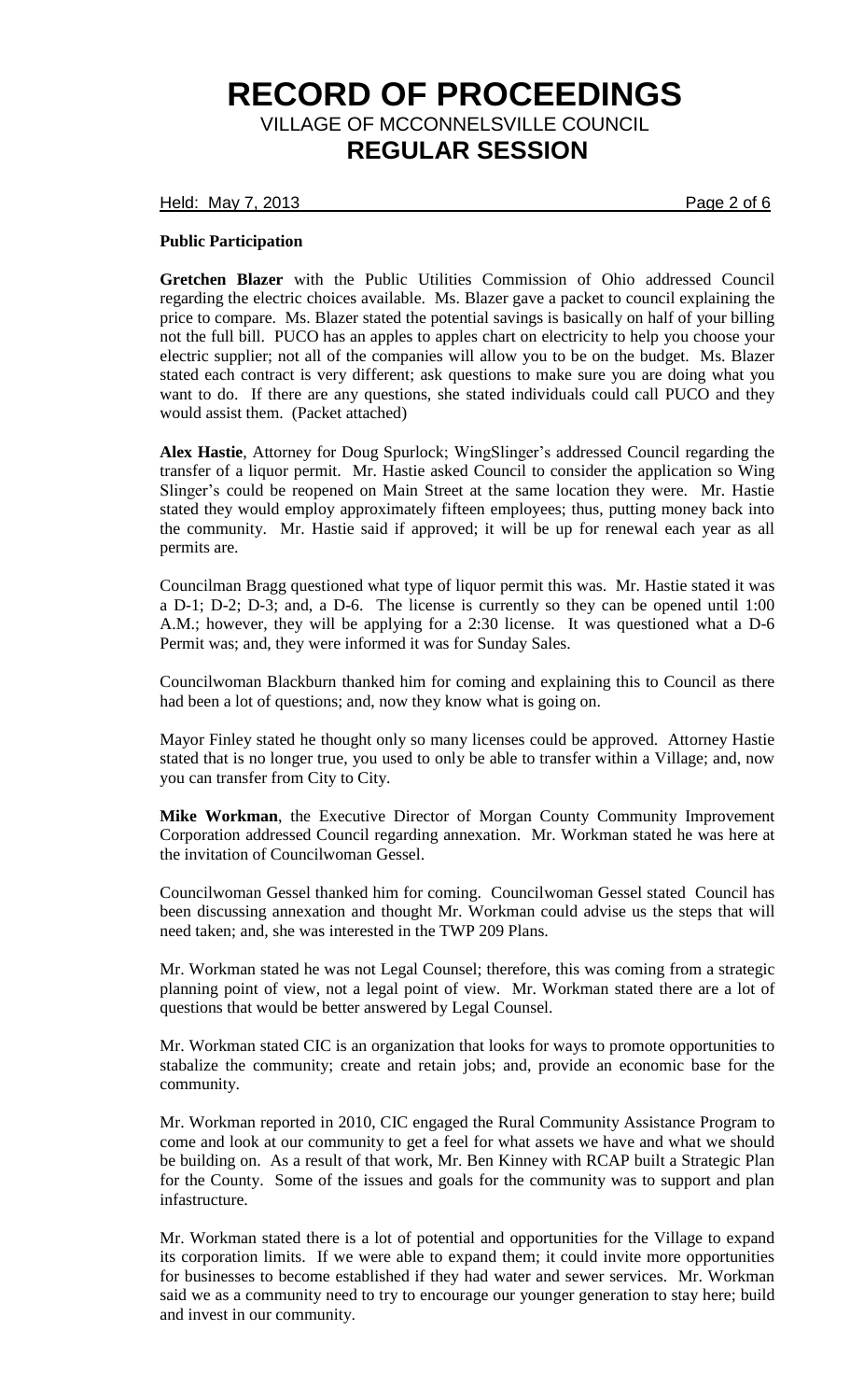### Held: May 7, 2013 **Page 3 of 6**

Mr. Workman stated McConnelsville is an unusual Village along the River; other villages have a lot of empty store fronts where we still have ours occupied. Mr. Workman stated we don't want to loose the character of our Village; and, this could possibly be done through zoning.

Mr. Workman stated with Township Road 209, the CIC has the idea to develop an Innovation Center for Entrepreneurs to come and learn how to start a business; this would be a training center and also a place to start the business. If they are successful in doing this; they would be able to offer to our younger generation the ability to learn how to start their own business. Mr. Workman stated this is several years away before it could be completed.

They have also been looking at combining Muskingum County Business Incubator to work as a hub and spoke system; share resources with them. Mr. Workman stated there is still a lot of work to do yet. It would help us to maintain our human capital.

Mr. Workman stated they would be interested in annexing the remaining part of the CIC property into the Village.

Mr. Workman thanked Steve Williams with ODOT for helping to make Township 209 into a State Route. They have two-thirds of the road replaced and will be completing the additional one-third in the very near future.

Mr. Workman stated for the long term, a concern he has is that we don't trap ourselves into isolation in Morgan County. Mr. Workman stated we have fairly limited resources to start; if we were able to connect a pipe from McConnelsville to a regional line we would not be isolated with our water situation.

Councilman Bragg questioned if the CIC owned any land on the other side of TWP 209. Mr. Workman stated that land was owned by AEP.

It was noted the Village would need two-thirds of the property owners to agree to the annexation.

Mayor Finley questioned if there was anything the Village could do to help CIC or anything they can do to help us.

Mr. Workman stated the attitude of CIC is planning and problem solving. They want to have an openness and collaborate with other entities. If we pull together we have an enormous potential. In order to make us stronger and better takes collaboration.

Mr. Workman stated if council needs help in any way please come and discuss it with them. They have access to resources at State and Federal levels. It takes a community and a village to raise a child. If we don't pull together we are not going to be doing that.

Mr. Workman stated CIC meets the second Thursday of every month in his office.

Mayor Finley asked how the members are chosen and how long are the terms were for. Mr. Workman stated they are one year terms; under Ohio Revised code three-fifths of the board are filled by the Public or Appointed Officials and two-fifths are from the Private Sector. They are elected by the board themselves; if anyone is interested let him know.

Councilman Robison requested a listing of the board members. Mr. Workman stated he would get that sent out to them.

Councilwoman Gessel questioned if they wished to proceed with any annexations, would our first step be to get an Attorney. Mr. Workman stated yes; it is very involved.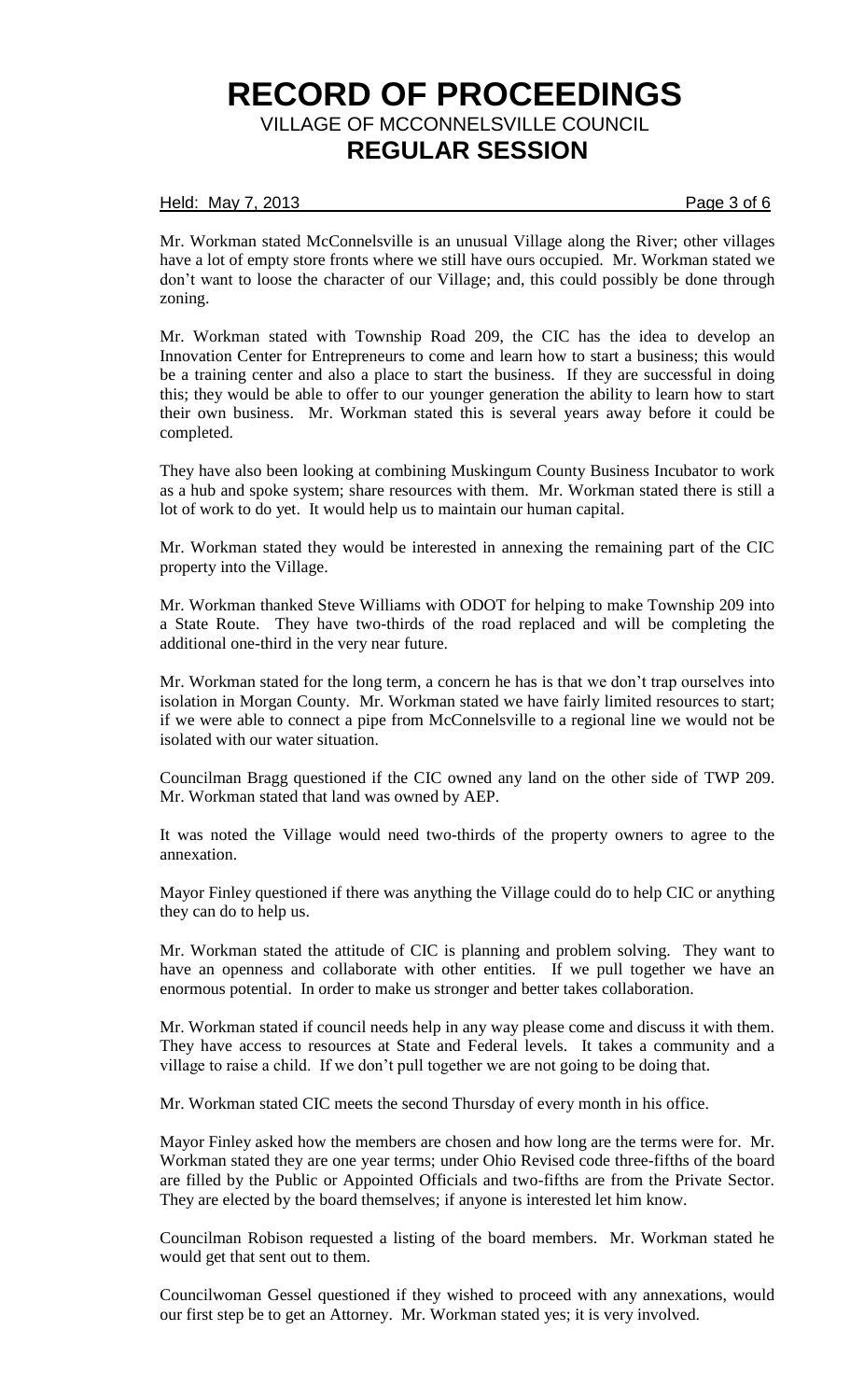Held: May 7, 2013 **Page 4 of 6** 

# **Mayor John W. Finley**

Mayor Finley announced Finley Fire's Open House will be on May  $19<sup>th</sup>$  from 11:00 A.M. to 4:00 P.M.

Mayor Finley reported April Income Tax receipts as \$68,919.93. Mayor Finley reported April Mayor's Court receipts as follows: Village - \$4,081.00; Morgan County Treasurer - \$101.00; Treasurer of State  $-$  \$1,262.00 for a total of \$5,444.00. Mayor Finley reported April Parking Meter receipts as follows: Fines - \$310.00; Meters - \$1,770.27 for a total of \$2,080.27.

Mayor Finley reported the latest Water Billing from Malta has been passed out to the Committee.

Mayor Finley reported he received a request from the M & M Jaycees to close the Square on June  $8<sup>th</sup>$  2013 from 12:00 P.M. until 8:00 P.M. for the Walter Dalzell Memorial Cruise In.

Councilman Bragg made a Motion to approve the closure of the Square from 12:00 P.M. until 8:00 P.M. for the Walter Dalzell Memorial Cruise In; seconded by Councilman Robison.

Votes were: Councilman Tom Bragg, Aye; Councilman Rhett Matheney, Aye; Councilman Terry Robison, Aye; Councilman Mark Dille, Aye; Councilwoman Michele Blackburn, Aye; Councilwoman Mary Gessel, Aye.

# **Ordinance 13-04**

Ordinance 13-04, AN ORDINANCE TO ESTABLISH WATER AND SEWER RATES. This Ordinance is tabled for additional information for completion.

Village Administrator Thompson reported he just received the last of the information from John Rauch; he will get it together and take to the committee.

Councilman Bragg set a Public Utility Meeting May 16, 2013 at 1:00 P.M.

## **Village Administrator John Thompson**

Village Administrator Thompson reported the concrete pad at the pool has been poured and they have started preparing it for opening day. They will finish caulking it tomorrow and begin painting on Thursday.

Village Administrator Thompson reported he submitted the ODNR Nature Works Grant on May 1, 2013. If received, we will be able to put in thirty to forty feet of boat docks.

Village Administrator Thompson reported EPA has approved the plan for the UV at the Waste Water Plant. The Engineers are working to get the advertisement ready; and, hopefully it will be out to bid next week. Village Administrator Thompson stated he had to put in a request to extend the time frame for the Grant since we needed to use it for leverage with the Distress Grant.

Village Administrator Thompson reported the Gas Company is getting ready to begin laying pipe. They are starting on North Fifth; then they will proceed to Union and move on to Bell. Village Administrator Thompson stated the Village is saving thousands of dollars as they are videoing our sewer lines as they go; and, getting the information to us. This will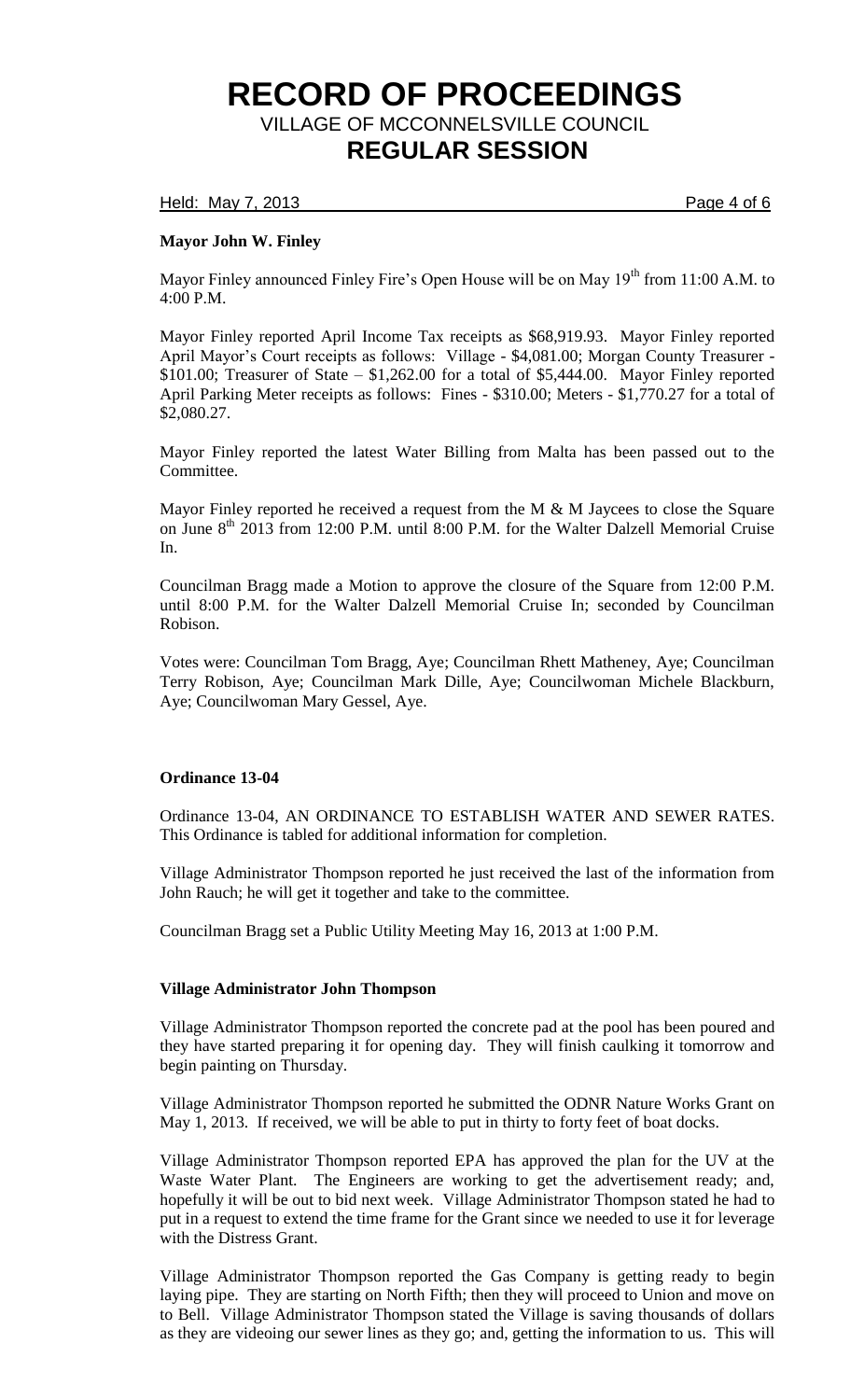# Held: May 7, 2013 **Page 5 of 6**

give us a better understanding of our lines; and we will have maps along with cards notating where the lines are and their depths.

Village Administrator Thompson reported he has received a quote for the flat roof of the Opera House. His plans are to have it installed by June. The Cultural Society is being absorbed by another agency; therefore, he would like it completed before this happens.

Village Administrator Thompson reported we are beginning the Distress Grant work. Due to needing three different Engineer quotes; things will be prolonged a few more weeks; however, we have plenty of time. He would like to begin with the heating and air conditioning of the Opera House; complete the paving in the fall; and, the sidewalk later on in the summer.

All of Council commented they like the look of the new globe and lighting. Council would like to see the lighting extended throughout the town.

Village Administrator Thompson reported he met with the Finance Committee Friday evening along with two insurance agents to discuss their insurance offers and quotes. Village Administrator Thompson reported he met with Wells Fargo on Monday.

Village Administrator Thompson gave a recommendation letter to Council, recommending the Village stay with our current carrier.

Councilwoman Blackburn stated she was very impressed with our current Agent and the coverage's offered by his company. Councilman Dille concurred.

Councilman Matheney made a Motion to accept the Village Administrator's proposal and retain Kinder Insurance Agency/The Ohio Plan as our Property and Liability Carrier; seconded by Councilwoman Blackburn.

Votes were: Councilman Tom Bragg, Aye; Councilman Rhett Matheney, Aye; Councilman Terry Robison, Aye; Councilman Mark Dille, Aye; Councilwoman Michele Blackburn, Aye; Councilwoman Mary Gessel, Aye.

Village Administrator Thompson stated he wanted to make Council aware that he gave the Mayor a letter recommending we hire Teresa Brannon at Pool Manager again for the 2013 Season. He would like to hire her part-time now so she can begin ordering supplies, hiring staff; and, officially act for the Village. He is recommending Tricia Nesselroad at \$7.50 per hour as Assistant Manager.

### **Recreation & Buildings Committee**

Councilman Dille reported he e-mailed to Council a listing of the properties he thinks needs attention. Mayor Finley stated he would submit the list to Chief Copeland.

Councilman Dille stated the parking lot at the Kiwanis-Jaycees Park has low storm drainage. Councilman Dille stated he has currently cleaned them out; however, he and an EZ Grout employee are going to build them up.

Councilman Dille made a Motion to de-annex the curve in the road on TWP 209; but, not the State Garage Property, seconded by Councilman Robison.

Votes were: Councilman Tom Bragg, Aye; Councilman Rhett Matheney, Aye; Councilman Terry Robison, Aye; Councilman Mark Dille, Aye; Councilwoman Michele Blackburn, Aye; Councilwoman Mary Gessel, Aye.

Mayor Finley will contact them and to let them know of Council's decision.